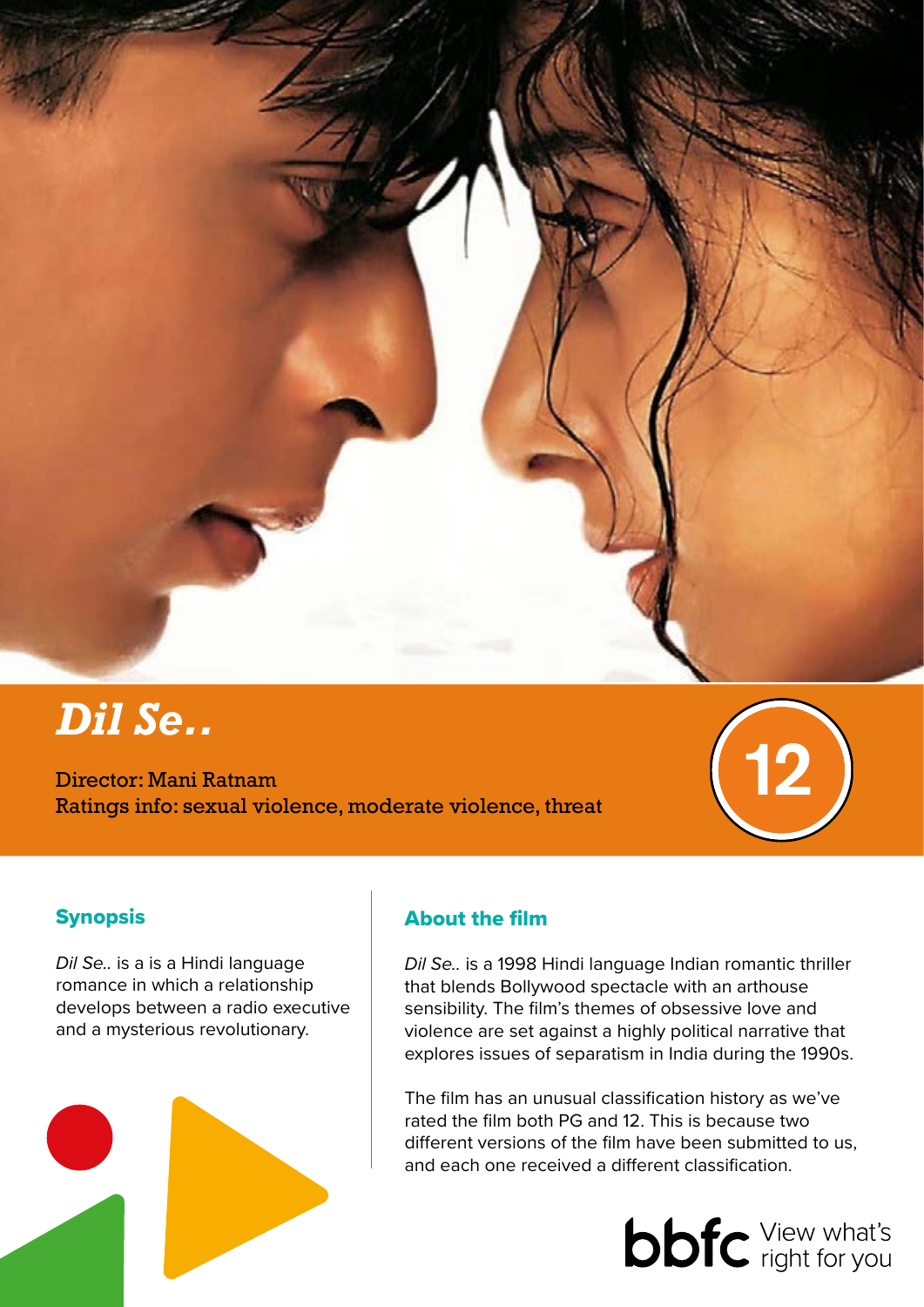## BBFC age rating and about the film

#### **Cinema release**

The theatrical submission was rated PG in August 1998. The film was submitted to us in a pre-cut version to remove some of the stronger moments including the kidnap of Amar and subsequent fight scene involving a plank of wood, and the scene of implied sexual violence during Moina's (Meghna's) flashback to her childhood.

The two examiners who viewed the film were content that the remainder of the violence and threat, and the occasional sex reference were acceptable at PG.

It's worth remembering that our 12A rating wasn't introduced until 2002, so to rate a film 12 in the 1990s meant that it could potentially prohibit families with younger children from seeing a major release rated 12.

#### **Home entertainment release**

A few months later in November 1998, the film was submitted to us again, but this time for a video rating. This version was much longer and contained additional scenes of violence, including a scene of sexual violence.

During a flashback scene in which Moina remembers events that took place when her village was attacked, she - aged 12 - opens a door and we see a silhouette move as screams are heard on the soundtrack. It is implied her sister is being raped. Monisha runs away and it's suggested she's being chased and is eventually caught, implying that she too is raped.

The scene is tough to watch but has been shot very discreetly with little visual detail. The scene is brief and strongly justified within the context of the narrative, as it explains Moina's motivations for getting involved with the 'terrorist' group. As a result, the examiners felt that the issue was acceptable at 12.

The uncut version of the film also contains stronger scenes of violence, including a fight scene in which the hero, Amar, repeatedly hits a man with a plank of wood, resulting in bloody detail. There are also several other beatings, as well as shootings and explosions. Although the violence registers more realistically then the 'dishum' violence evident in mainstream Bollywood movies, it still lacks a focus on blood and gore, so was considered acceptable at 12.

The theme of terrorism runs throughout and there are disturbing images of bomb vests and violence resulting from an act of 'terror'. The issue is handled sensitively and reflects the political climate of the time in which the film is set.

There is also an occasional reference to sex when Amar is asked if he's a virgin, but this also appears in the PG version of the film.